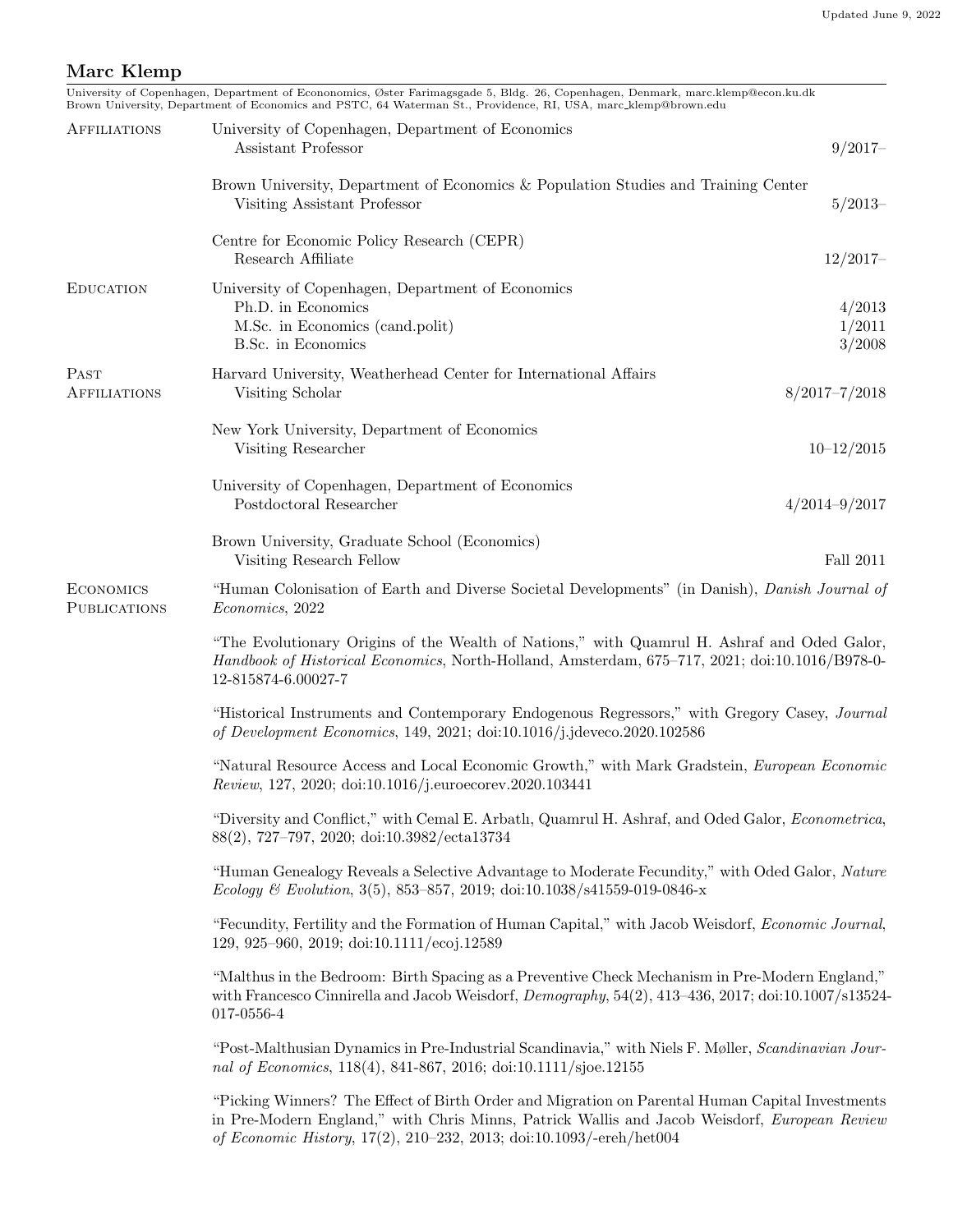|                                     | "The Lasting Damage to Mortality of Early-Life Adversity: Evidence from the English Famine of<br>the Late 1720s," with Jacob Weisdorf, European Review of Economic History, 16(3), 233-246, 2012;<br>doi:10.1093/ereh/hes003. (Editor's Choice)                                                                                                                                                                                                                                                                                                                                                                                                                                                                                                                                                                                                                                                                                                                                                                                                                 |
|-------------------------------------|-----------------------------------------------------------------------------------------------------------------------------------------------------------------------------------------------------------------------------------------------------------------------------------------------------------------------------------------------------------------------------------------------------------------------------------------------------------------------------------------------------------------------------------------------------------------------------------------------------------------------------------------------------------------------------------------------------------------------------------------------------------------------------------------------------------------------------------------------------------------------------------------------------------------------------------------------------------------------------------------------------------------------------------------------------------------|
|                                     | "Prices, Wages, and Fertility in Pre-Industrial England," Cliometrica, $6(1)$ , $63-77$ , $2012$ ; doi: $10.1007$ /-<br>s11698-011-0072-5                                                                                                                                                                                                                                                                                                                                                                                                                                                                                                                                                                                                                                                                                                                                                                                                                                                                                                                       |
| HEALTH<br><b>PUBLICATIONS</b>       | "Male fertility before and after androgen abuse," J. Windfeld-Mathiasen, K. Dalhoff, J. Andersen,<br>M. Klemp, A. Horwitz, H. Horwitz, The Journal of Clinical Endocrinology & Metabolism, 2020                                                                                                                                                                                                                                                                                                                                                                                                                                                                                                                                                                                                                                                                                                                                                                                                                                                                 |
|                                     | "Brain Responses to Passive Sensory Stimulation Correlate with Intelligence," A. Horwitz, M. Klemp,<br>H. Horwitz, M. D. Thomsen, E. Rostrup, E. L. Mortensen, M. Osler, M. Lauritzen, K. Benedek,<br>Frontiers in Aging Neuroscience, 2019                                                                                                                                                                                                                                                                                                                                                                                                                                                                                                                                                                                                                                                                                                                                                                                                                     |
|                                     | "The Prognosis Following Amphetamine Poisoning," H. Horwitz, K. Dalhoff, M. Klemp, A. Horwitz,<br>J. Andersen, G. Jürgens, <i>Scandinavian Journal of Public Health</i> , 45, 773–781, 2017                                                                                                                                                                                                                                                                                                                                                                                                                                                                                                                                                                                                                                                                                                                                                                                                                                                                     |
|                                     | "Antihypertensive Medication Postpones the Onset of Glaucoma: Evidence from a Nationwide<br>Study," A. Horwitz, M. Klemp, J. Jeppesen, J. Tsai, C. Torp-Pedersen, M. Kolko, <i>Hypertension</i> ,<br>$69(2), 202 - 210, 2017$                                                                                                                                                                                                                                                                                                                                                                                                                                                                                                                                                                                                                                                                                                                                                                                                                                   |
|                                     | "Visual Steady State in Relation to Age and Cognitive Function," A. Horwitz, M. Thomsen, I.<br>Wiegand, H. Horwitz, M. Klemp, M. Nikolic, L. Rask, M. Lauritzen, K. Benedek, PLOS One, 12(2),<br>2017                                                                                                                                                                                                                                                                                                                                                                                                                                                                                                                                                                                                                                                                                                                                                                                                                                                           |
| <b>WORKING</b>                      | "Roots of Autocracy," with Oded Galor                                                                                                                                                                                                                                                                                                                                                                                                                                                                                                                                                                                                                                                                                                                                                                                                                                                                                                                                                                                                                           |
| PAPERS                              | "Heterogeneity and Productivity," with Quamrul Ashraf and Oded Galor                                                                                                                                                                                                                                                                                                                                                                                                                                                                                                                                                                                                                                                                                                                                                                                                                                                                                                                                                                                            |
|                                     | "The Out of Africa Hypothesis of Comparative Development Reflected by Nighttime Light Intensity,"<br>with Quamrul Ashraf and Oded Galor                                                                                                                                                                                                                                                                                                                                                                                                                                                                                                                                                                                                                                                                                                                                                                                                                                                                                                                         |
| RESEARCH IN                         | "Local Population Diversity and Long-Run Phenomena"                                                                                                                                                                                                                                                                                                                                                                                                                                                                                                                                                                                                                                                                                                                                                                                                                                                                                                                                                                                                             |
| <b>PROGRESS</b>                     | "Genetic Diversity and the Roots of Mistrust," with Quamrul Ashraf and Oded Galor                                                                                                                                                                                                                                                                                                                                                                                                                                                                                                                                                                                                                                                                                                                                                                                                                                                                                                                                                                               |
| COMMENTARY &<br>POPULAR<br>WRITING  | "Further Evidence of Within-Marriage Fertility Control in Pre-Transitional England," with Francesco<br>Cinnirella and Jacob Weisdorf, Demography, 2019                                                                                                                                                                                                                                                                                                                                                                                                                                                                                                                                                                                                                                                                                                                                                                                                                                                                                                          |
|                                     | "Shedding (night-time) light on the local resource curse," with Mark Gradstein, in Vox, CEPR's<br>Policy Portal, 2017, available at voxeu.org                                                                                                                                                                                                                                                                                                                                                                                                                                                                                                                                                                                                                                                                                                                                                                                                                                                                                                                   |
|                                     | "The Biocultural Origins of Human Capital Formation and Economic Growth," with Oded Galor,<br>in Vox, CEPR's Policy Portal, 2014, available at voxeu.org                                                                                                                                                                                                                                                                                                                                                                                                                                                                                                                                                                                                                                                                                                                                                                                                                                                                                                        |
| <b>OTHER</b><br><b>PUBLICATIONS</b> | "Empirical Investigations in Unified Growth Theory," Department of Economics, University of<br>Copenhagen, PhD Series; ISBN: 9788791342783, 2013                                                                                                                                                                                                                                                                                                                                                                                                                                                                                                                                                                                                                                                                                                                                                                                                                                                                                                                |
|                                     | "Glossary," with Karl Gunnar Persson, in "An Economic History of Europe," by Karl Gunnar<br>Persson, Cambridge University Press, 2010                                                                                                                                                                                                                                                                                                                                                                                                                                                                                                                                                                                                                                                                                                                                                                                                                                                                                                                           |
| ACTIVITIES AND                      | Editor of the New Economics Papers report in Economic Growth (2013–), with 1,000+ subscribers                                                                                                                                                                                                                                                                                                                                                                                                                                                                                                                                                                                                                                                                                                                                                                                                                                                                                                                                                                   |
| RANKINGS                            | Reviewer for: Chicago University Press (book proposal and manuscript), Cliometrica, Econ. Change<br>and Restructuring, Econ. & Human Biology, European Econ. Rev., Evolution and Human Behav-<br>ior, Explorations in Econ. Hist., Historical Methods, Inter. Rev. of Econ., Inter. Econ. Rev., J.<br>of Bioeconomics, J. of Development Econ., J. of Demographic Econ., J. of Development Studies,<br>J. of Econ. Growth, J. of Population Econ., J. of the European Econ. Association, Le Fonds de<br>la Recherche Scientifique (FNRS), Macro. Dynamics, Metroeconomica, Nature Human Behaviour,<br>Population Studies, Quarterly J. of Econ., Quarterly J. of Political Science, Quarterly Rev. of Econ.<br>and Finance, Regional Science and Urban Econ., Research in Labor Econ., Rev. of Development<br>Econ., Rev. of Econ. and Statistics, Rev. of Econ. Studies, Royal Society Open Science, Scandi-<br>navian J. of Econ., Scottish J. of Political Economy, South African J. of Econ., Southern Econ. J.,<br>and Spring Meeting for Young Economists |